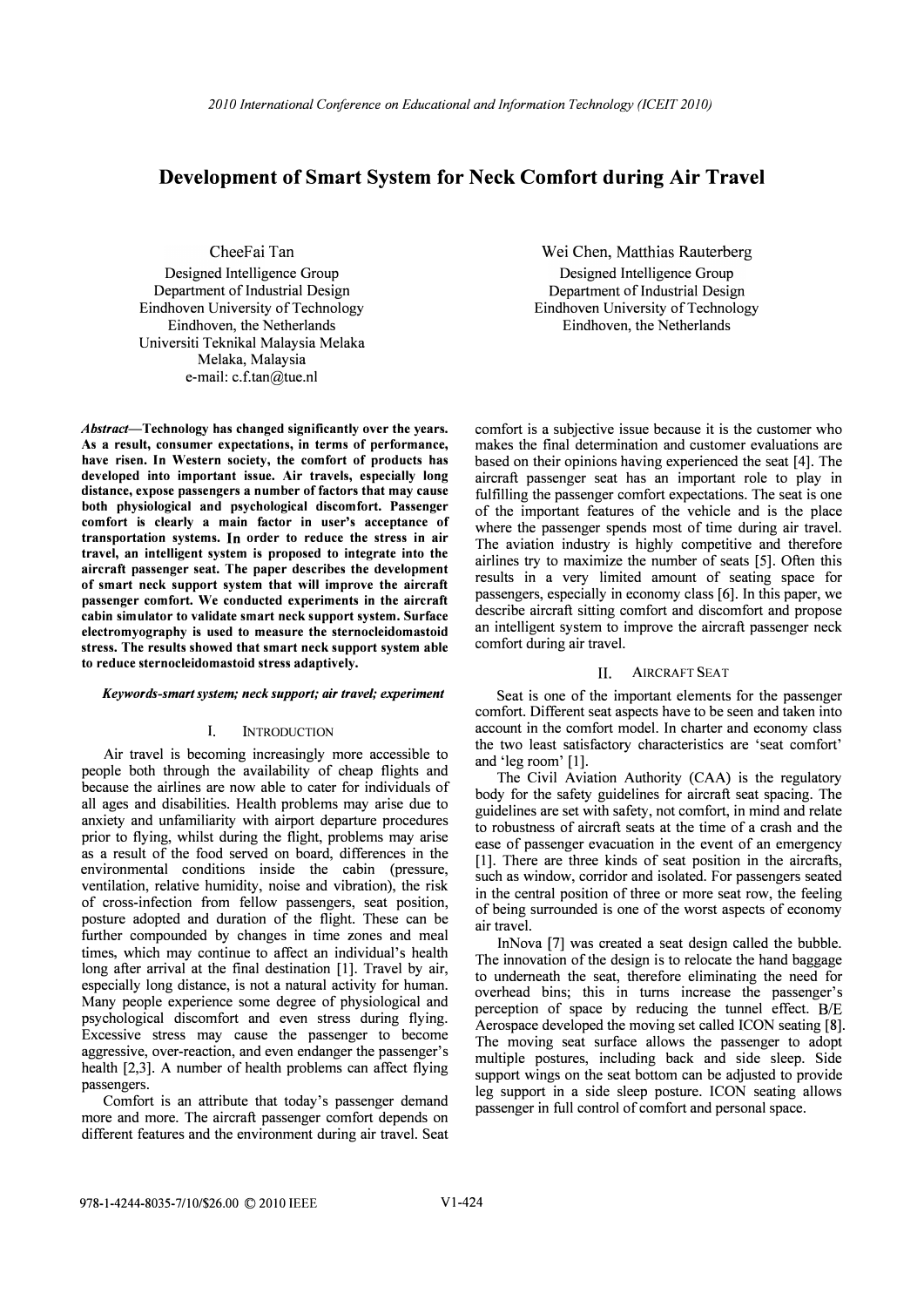Lantal Textiles from Switzerland was developed the pneumatic cushions comfort system for aircraft seat. The new system is replaced conventional foams with air-filled chambers. Passenger can adjust the pneumatic pressure of the seat to suit their personal preferences, from firm when seated upright and medium when relaxing to soft in the fully flat position [9].

# III. SITTING COMFORT AND DISCOMFORT

The Cambridge Advanced Leamer's Dictionary defines comfort as a pleasant feeling of being relaxed and free from pain. Hertzberg [10] describes comfort as absence of discomfort. The term "seat comfort" is typically used to define the short-term effect of a seat the human body [11]. Comfort is a generic and subjective feeling that is difficult to measure, interpret, and related to human physiological homeostasis and psychological well being [12]. Generally, comfort issues not under debate by researchers are [10]: (I) comfort is a construct of a subjectively-defined personal nature; (2) comfort is affected by factors of various nature (physical, physiological, psychological); and (3) comfort is a reaction to the environment. The concepts of comfort and discomfort in sitting are under debate. There is no widely accepted definition, although it is beyond dispute that comfort and discomfort are feelings or emotions that are subjective in nature [13]. Seating discomfort has been examined from a number of different perspectives. The problem with evaluating comfort in regards to pressure or any other factor is that, comfort is subjective and not easy to quantify. Seating discomfort varies from subject to subject and depends on the task. Comfort, however, is a vague concept and subjective in nature. It is generally defined as lack of discomfort [14].

Discomfort feelings, as described by Helander and Zhang [15], is affected by biomechanical factors and fatigue. Transition from discomfort to comfort and vice versa are possible in the intersection of the axes. Hence, if discomfort is increased, such as with a longer time within task and fatigue, comfort will increase. Its means that good biomechanics may not increase the level of comfort, it is likely that poor biomechanics turns comfort into discomfort.

#### IV. FRAMEWORK OF SMART NECK SUPPORT SYSTEM

The intelligent neck support system is developed to reduce sternocleidomastoid (SCM) muscle stress during air travel. The developed system is designed for economy class aircraft passenger seat. Fig. 1 presents the framework for neck support system. The framework is commenced by detecting the passenger's head posture. Air pressure sensor is embedded in the seat to detect the head posture of the passenger. Subsequently, information of the head posture is sent back to the smart control module. The smart control module functions by (1) supporting passenger head based on current head posture; and (2) changing the head rotation angle of passenger to reduce the neck muscle stress adaptively. The smart control module would detect the low activity of passenger, once the passenger is in contact with airbag for more than one minute, the system will activate.

The system will move the passenger head facing front and reduce the SCM muscle stress, since the head that facing front is the most comfort position [16].



Figure 1. Smart neck support system framework.

# V. STATE TRANSITION OF SMART NECK SUPPORT **SYSTEM**

Fig. 2 shows the state transition diagram that used to describe the behavior of the smart neck support system. The state transition diagram describes the possible states of airbag as events occur. Each state inter-related to each other. For example, when the passenger head in contact with head cushion and the system sense the presence of the passenger (p2), state I (S1) will transit to state 2 (S2). If the passenger head tum to right and in contact with right airbag for t time, condition 2 (p2) will change to condition 3 (p3). Subsequently, state 2 (S2) will transit to state 3 (S3). Similarly, if the passenger head tum to left and in contact with left airbag for t time (p4), state 2 (S2) will transit to state 4 (S4). If the passenger left the system, all state will transit to state  $1(S1)$  and become condition one (P1).



Figure 2. State transition diagram for smart neck support system.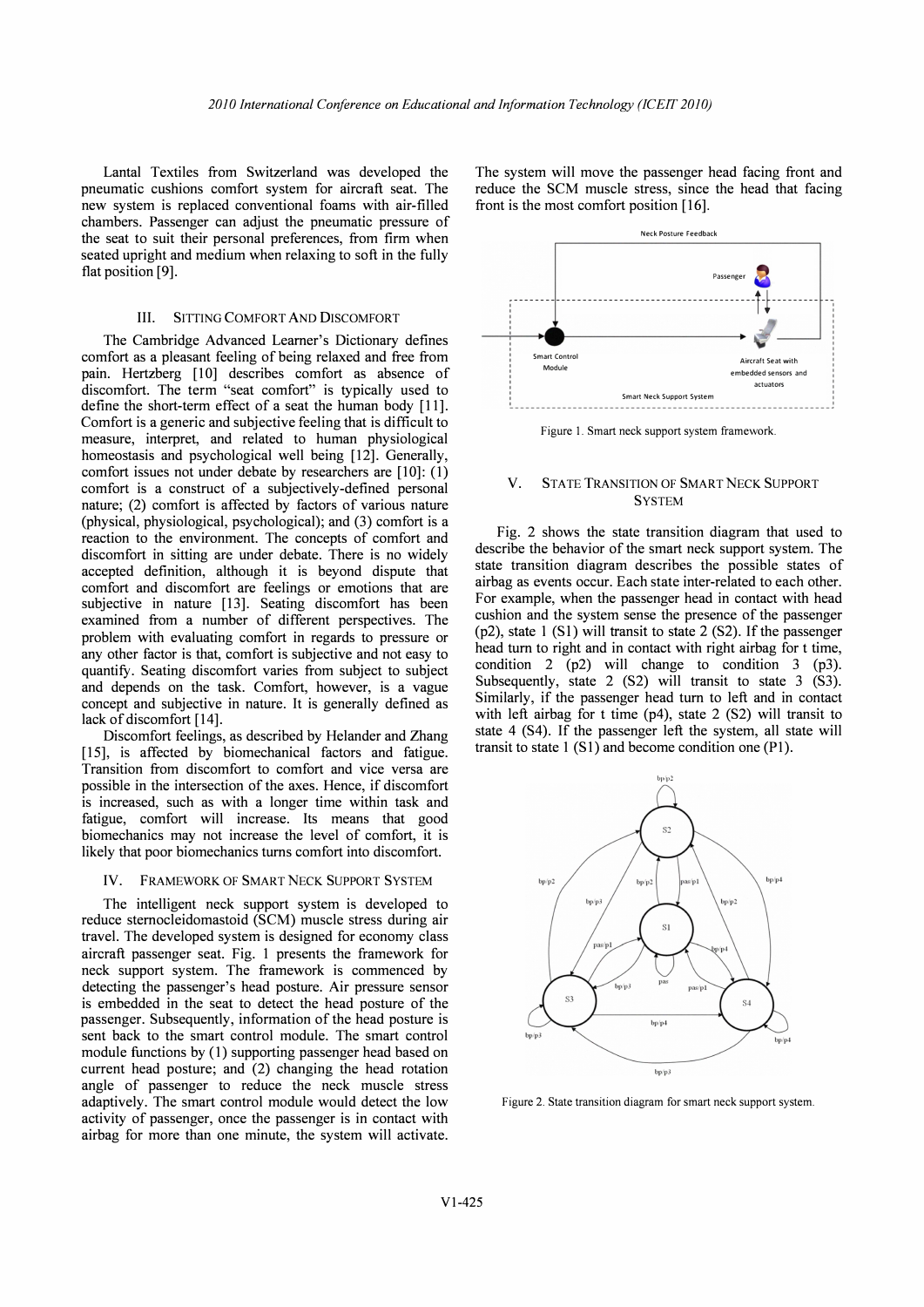## VI. AIR PRESSURE MODEL

An air pressure detection model was developed. The objective of the developed air pressure detection model is to detect the passenger head position by using airbag system. The developed model takes into account the passenger head posture while computing differences in air pressure in the airbag. The proposed model is recorded both increase and decrease of air pressure in airbag. The actuator is not activated when the recording of air pressure take into place. It is because the air that flows into airbag or exhaust from the airbag is interfering the current air pressure value. The model can be easily modified to take into account any variation in the air pressure during implementation. For example, if the passenger head is away from the supported airbag, the current air pressure in the airbag will change. The series of air pressure recorded is relative to the passenger head posture.

## Let,

|                | $P_{current}$ = current air pressure after t time              |  |
|----------------|----------------------------------------------------------------|--|
|                | $P_{recorded}$ = recorded air pressure when passenger in touch |  |
|                | with airbag for $t$ time                                       |  |
| n <sub>I</sub> | $=$ value for upper threshold                                  |  |
| n <sub>2</sub> | $=$ value for lower threshold                                  |  |

A measurements of time comprise,  $t = n$  seconds.

 $P_{airbag}$  is the comparison between current air pressure and recorded air pressure.  $P_{airbag}$  is defined as

$$
P_{airbag} = P_{recorded} + (P_{recorded} - P_{current})
$$
 (1)

#### VII. PROTOTYPE OF SMART NECK SUPPORT SYSTEM

The final prototype setup as showed in Fig. 3 is a neck support system that contains two airbag with sensor and actuator connected.



Figure 3. The smart neck support prototype.

#### VIII. VALIDATION OF SMART NECK SUPPORT SYSTEM

The smart neck support system was validated with three participants in the aircraft cabin simulator. The one hour experiment was conducted at the simulation lab, main building, Eindhoven University of Technology. Surface electromyography is used to validate the smart neck support system based on the SCM muscle stress. Fig. 4 shows the experiment in action.



Figure 4. The validation experiment in aircraft cabin simulator.

Table I shows the mean ratings and standard deviation of normalized EMG value from the experiment. As referring to Table 6.11, it is showed that the mean scores of normalized EMG value for after supported by smart neck support system  $(M = 2.817, SD = 2.130)$  is lower than the mean scores of normalized EMG value for before supported by smart neck support system ( $M = 3.029$ ,  $SD = 2.312$ ). The result proved that the smart neck support system able to reduce the SCM muscle stress and improve the seating comfort.

TABLE I. MEANS (M) AND STANDARD DEVIATIONS (SD) OF NORMALIZED EMG VALUE FOR Two ACTIVITIES

| <b>Activity</b>  | м     | SD    |
|------------------|-------|-------|
| Before supported | 3.029 | 2.312 |
| After supported  | 2.817 | 2.130 |

## IX. CONCLUSION

In this paper, we have described an intelligent system to improve the neck comfort during air travel and examined how it may be applied to improve the passenger comfort level. Firstly, we described the aircraft seat which included the current development of aircraft seat. Next, we described the sitting comfort and discomfort in general. Then, we described the development of smart neck support system. To validate the developed intelligent system, an experiment was conducted in the aircraft cabin simulator. The experimental result showed that the developed smart neck support system able to reduce the SCM muscle adaptively. As a conclusion, smart neck support system able to improve current aircraft passenger's neck comfort especially during long haul flight.